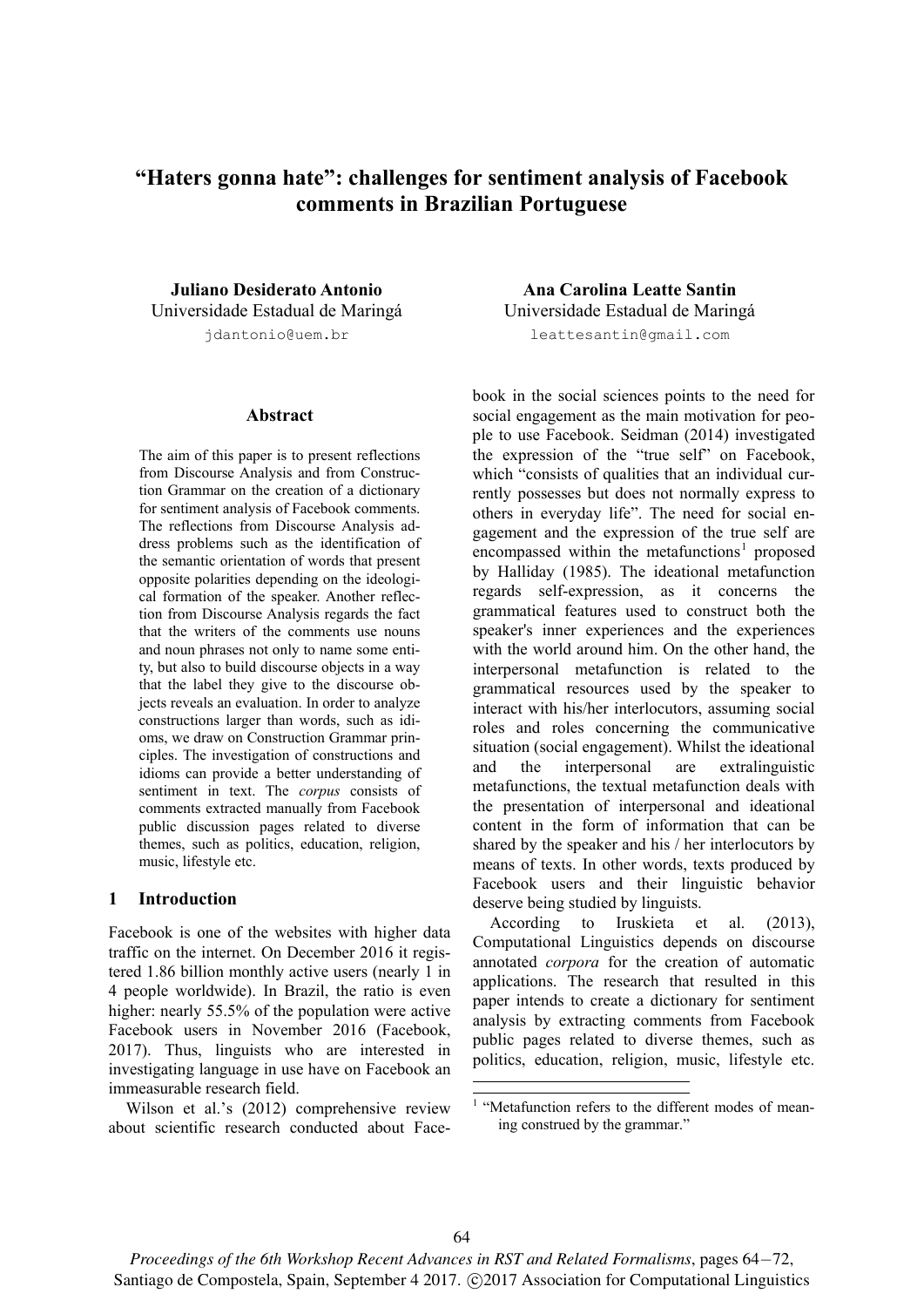However, as we started analyzing the semantic orientation of the comments, we noticed that the same words said by different people had polar opposite semantic orientation, as in examples (1) and (2).

(1) Só come "pala" da *Direita* quem for analfabeto político e funcional.

Only functional and political illiterate people believe in the lies of the *right wing*.

(2) ... nós da *Direita* não temos político de estimação.

We, who are *right wing*, do not have pet politicians.

In (1) "right wing" is considered negative by the writer of the comment, as it can be presupposed that assumptions endorsed by right wing are lies. On the other hand, in (2) the writer of the comment, who assumes to have a right wing political orientation, suggests that left wing people have pet politicians, whilst right wing people do not. Therefore, in (2), "right wing" is evaluated positively. That happens because the comments collected were produced by people with different views on the issues discussed in the pages and we decided to draw attention to such problem, as it certainly creates difficulties for sentiment analysis.

Thus, this paper presents some challenges for the creation of a dictionary for sentiments analysis of Facebook comments in Brazilian Portuguese caused by the different positions assumed by the producers of the comments. Furthermore, it is also a goal of the paper to analyze other forms rather than nouns, adjectives, verbs, NPs. The investigation of constructions and idioms can provide a better understanding of sentiment in text.

In terms of structure, besides the introduction, this paper is divided in 4 more sections. In Section 2 we present a short view of what has been done about sentiment analysis in Linguistics and in NLP. We also introduce in Section 2 some theoretical assumptions from Discourse Analysis in order to face the challenges which are addressed in the paper. A brief review of Constructional Grammar is also presented in Section 2. In Section 3 we present the methodology used in the research and the discussion of the data is provided in

Section 4. The last section of the paper is the Conclusion, followed by the references.

# **2 Theoretical background**

In this section we provide a general background about what has been done regarding sentiment analysis and also some contributions from Discourse Analysis which are essential for the challenges discussed in the paper. A brief review of basic assumptions of Constructional Grammar is presented in order to provide a better understanding of the concepts of "construction" and "idiom".

### **2.1 Sentiment analysis**

According to Taboada (2016), "sentiment analysis is a growing field at the intersection of linguistics and computer science that attempts to automatically determine the sentiment contained in text". Sentiment is conceived as positive or negative evaluation conveyed by linguistic expression, both lexical and grammatical. Beyond defining sentiment analysis, Taboada (2016) also presents a broad view of the contributions of Linguistics to automatic sentiment analysis.

Two main approaches are used for automatic extraction of sentiments: machine learning and lexicon based (Taboada, 2016). We will focus on the latter, as it is the type of method we intend to implement in the subsequent stages of the project we are developing.

Among the lexicon based approaches, Taboada (2016) mentions some dictionaries for sentiment analysis: SentiWordNet (Baccianella et al., 2010) catalogues about 38,000 words regarding their polarity; also based on polarity, Macquarie Semantic Orientation Lexicon (Mohammad et al., 2009) classifies almost 76,000 words; Subjectivity dictionary (Wilson et al., 2009) not only presents the polarity of the words, but also groups them according to their strength (strong positive, weak positive, neutral, weak negative, strong negative); Semantic Orientation Calculator (SO-CAL) (Taboada et al., 2011) stratifies about 5,000 words in a 10 point scale which ranges from -5 to +5.

In Brazilian Portuguese, among many works that deal with sentiment analysis, Sentimeter-Br (Rosa, 2015) is a mechanism for calculating semantic orientation. It is based on a dictionary of words divided according to the area they belong to,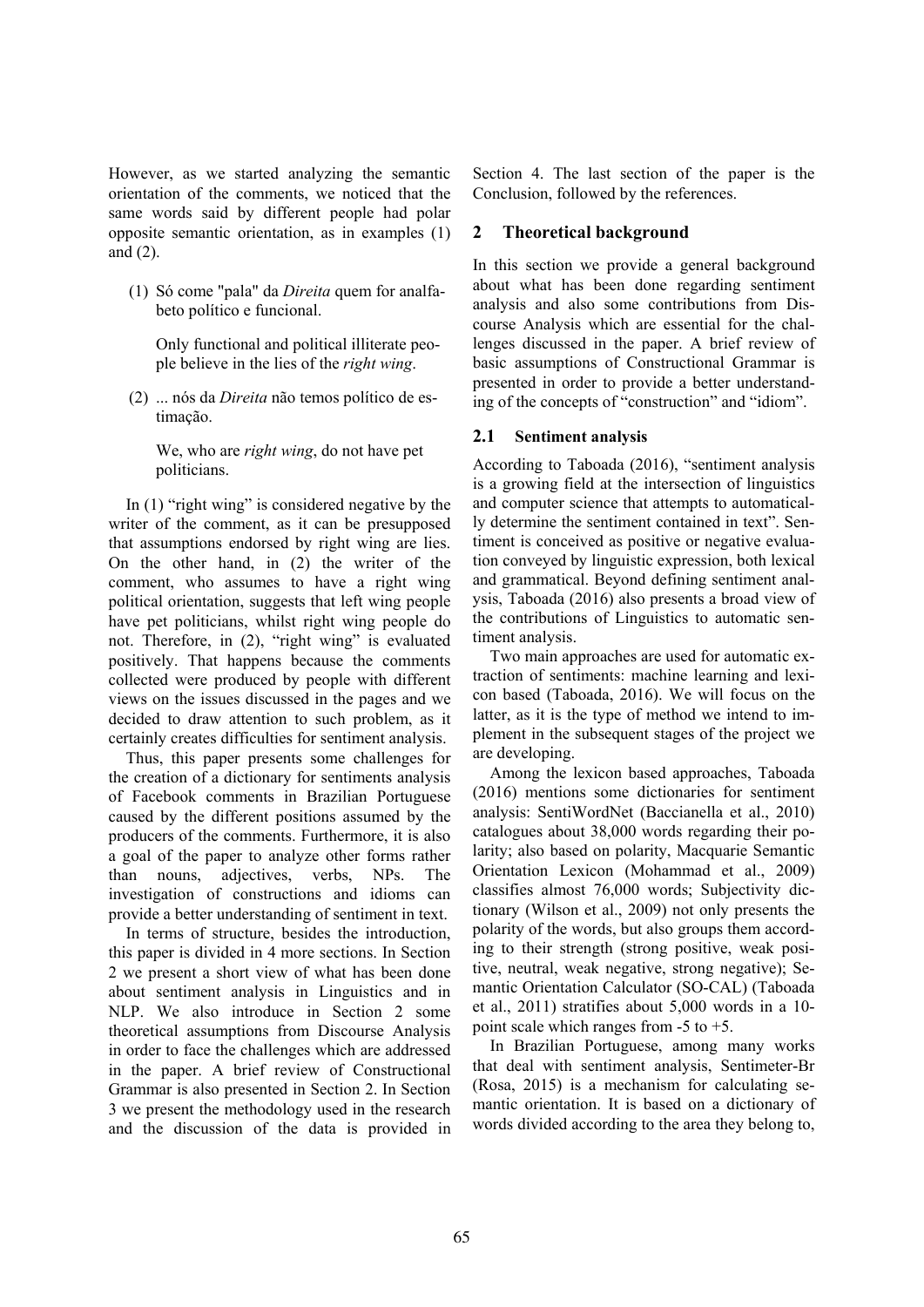e.g. music, technology, beauty, business. The system also implements a mechanism (Enhanced Sentimeter) which uses the user's profile of a social media to calculate sentiment.

## **2.2 Contributions from Discourse Analysis**

Regarding the problem presented in the introduction of the paper with the different evaluations of "right wing" held by the writers of the comments, which have opposite political views, Pêcheux (1975) states that words, expressions, propositions etc do not have a self-contained meaning. On the contrary, their meanings change according to the positions supported by the speakers who use them, i.e, their ideological formations. In (1) "right wing" has a negative evaluation because the comment was written by a person of left wing ideological formation. On the other hand, in (2) "right wing" has a positive evaluation because the writer of the comment belongs to a right wing ideological formation. Thus, ideological formation is an important feature to be taken into account in order to identify sentiment towards propositions.

Another important reflection from Discourse Analysis regards the difference between reference and *référenciation<sup>2</sup>* proposed by Mondada and Dubois (1995). When one makes reference, he / she names in an objective way anything that is in the world (*designatum*, according to Lyons [1977]). On the other hand, in the *référenciation* process, the speaker builds discourse objects in a way that they can be categorized and recategorized. In (3) the writer of the comment, which was taken from a left wing Facebook page, uses the "communist doctrinators" NP in order to show how a group of right wing people refers to teachers. Obviously, it is not only naming. If it were like this, the group which is criticized in the comment would use the noun "teachers". Actually, the "communist doctrinators" NP reveals the treatment of the right wing group towards the discourse object "teachers". External world class "teachers" is not affected by the way the right wing group refers to it, as "communist doctrinators" is a discourse object.

 $\overline{a}$ 

(3) Por isso mesmo, para isso funcionar, é preciso demonizar a classe dos professores como "*doutrinadores comunistas*", isto é, duas palavras que a direita adora usar.

For this reason, for this to work, it is necessary to demonize the class of the teachers as "communist doctrinators", i.e., two words that right wing loves to use.

In other words, in the view of *référenciation*, nouns and noun phrases do not only name a *designatum*, they also present an evaluation of the discourse object.

### **2.3 Constructions and idioms**

Beyond nouns, adjectives, verbs, NPs, other forms should be investigated for a better understanding of sentiment in text. Constructions and idioms are widely used by speakers not only in face to face interactions, but also on social media.

According to Traugott and Trousdale (2013), constructions are form-meaning pairings and include morphemes, words, idioms, and abstract phrasal patterns (Goldberg, 2013; Hoffmann and Trousdale, 2013).

The term "construction grammar" (CG henceforth) refers to a group of distinct frameworks which share some tenets, summarized by Goldberg (2013) as follows:

- i. Constructions are the basic units of grammar;
- ii. Semantic structure is associated directly with syntactic structure without transformations or derivations;
- iii. Constructions form a network in which nodes are related by inheritance links;
- iv. Cross-linguistic variation can be explained in terms of domain-general cognitive processes or by the functions of the constructions involved;
- v. Items and generalizations are part of the knowledge of language (this last tenet is shared by most, but not all approaches).

 $\frac{1}{2}$  We will use the French word "référenciation" (as Mondada and Dubois 1995) because there is not such word in English.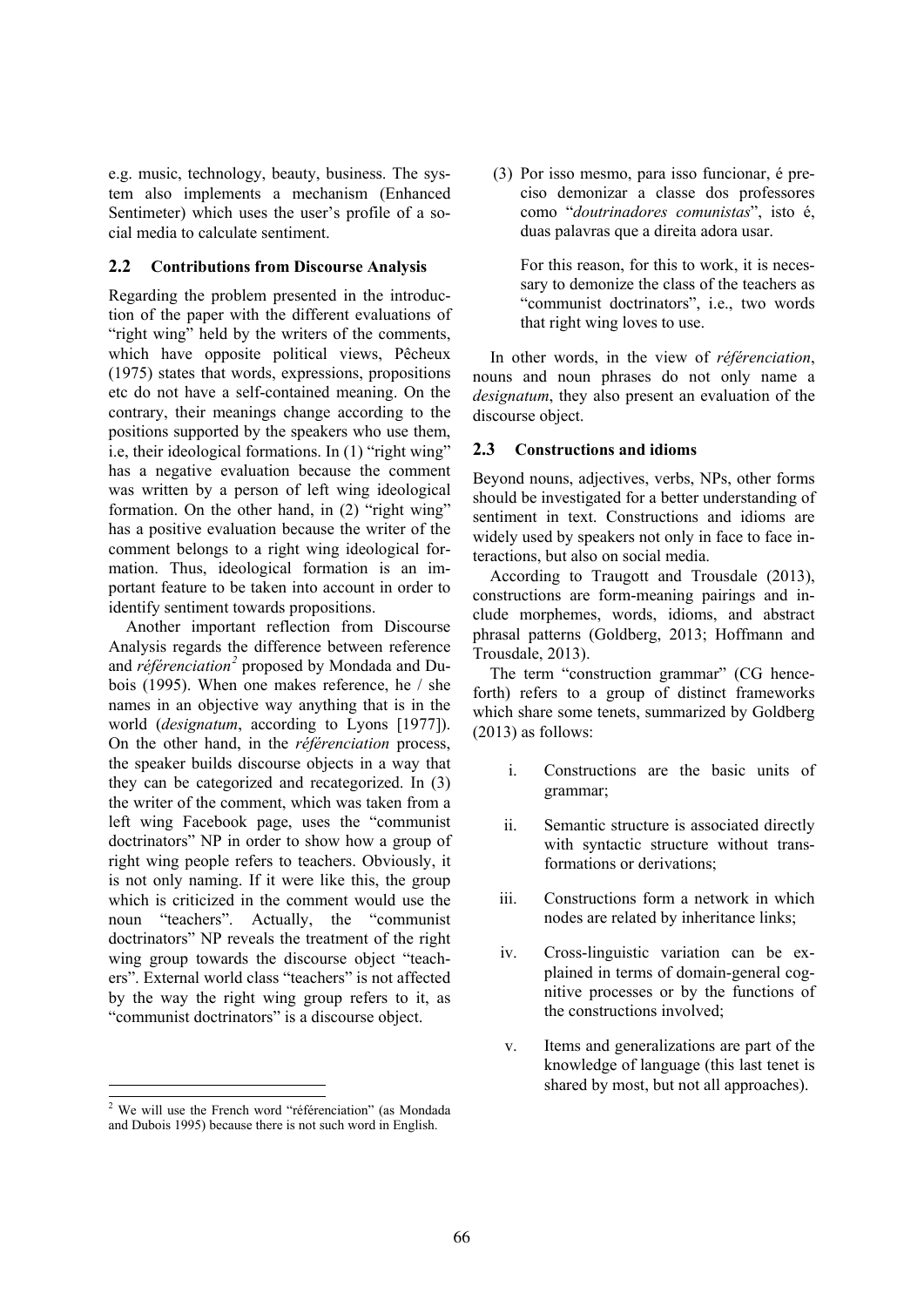| <b>Formal classes</b> |     |
|-----------------------|-----|
| <b>Nouns</b>          | 136 |
| Adjectives            | 156 |
| Verbs                 | 117 |
| Constructions         | 22  |
| Idioms                | 28  |

**Table 1:** Quantity of items per class.

Unlike Generative Grammar, CG considers grammar in a holistic way, i.e., no grammatical level is considered core or autonomous; a construction is formed by simultaneous work of phonology, morphosyntax, semantics and pragmatics (Traugott and Trousdale, 2013).

### **3 Methodology**

The first step of the Methodology was to collect comments from public Facebook pages which discuss issues such as politics, education, religion, music, lifestyle etc. Nearly 1,000 comments were collected, segmented into  $EDUs^3$  and classified either as subjective (present an evaluation) or objective (do not present an evaluation). The latter were eliminated from the corpus.

The remaining 649 EDUs were classified manually by two annotators as positive, negative or neutral, regarding the evaluation of a discourse object. The words and expressions responsible for the evaluation were extracted manually and divided according to their formal classes.

In Table 1 we present the quantity of words per class. Other features such as intensifiers, adverbs, interjections, signals of irony, laughing etc were also annotated but will not be discussed here as they do not refer directly to the main issue discussed in this paper. It is important to remark that words were counted only once, even if they were used more times in the *corpus*. Thus, the quantity in Table 1 refers to the quantity of words found and not to the amount of times they were used.

#### **4 Discussion and analysis**

In order to stress the importance of taking constructions into account in sentiment analysis, this Section is divided in two subsections: one for commonly investigated classes and forms such as nouns, adjectives, verbs, NPs, and one for constructions and idioms.

#### **4.1 Nouns, adjectives, NPs, verbs**

Within the view of *référenciation*, the speaker's communicative intentions govern his / her linguistic choices (Koch, 2002; 2007), as in example (4).

(4) Escola é um *depósito de criança*, APENAS, no fundo ninguém tá nem aí pro que é ensinado, só se interessam em ter um lugar pra deixar os "*presentes de Deus"* enquanto estão trabalhando. Por isso que quando tem greve os pais ficam tão irados.

School is a *children warehouse*, ONLY, actually nobody cares about what is taught, they are only interested in having a place to leave "*God's gifts*" while they are working. That's why parents get so mad when there is a teacher's strike.

In example (4) the writer of the comment quotes the opinion of people in general about Brazilian public schools, which are considered "depósito de criança" ("children warehouse"), i.e., a place where people leave their kids when they go to work. NP "depósito de criança" creates a discourse object which reveals a general conception about the *designatum* school.

Although NP "presentes de Deus" ("God's gifts") carries nouns of positive semantic orientation, it is written between "quotation marks", in a sarcastic way, which results in a negative evaluation of that discourse object. In other words, the writer of the comment means that there are moments when children are a nuisance to parents, who are not interested in their education, but only in having a place to leave them while they are at work.

Depreciatory collective nouns reveal the speaker's negative evaluation of a discourse object, especially when the referent is human (Neves, 2000). It is the case of the noun "bando" (which could be

<sup>&</sup>lt;sup>2</sup><br>3 <sup>3</sup> "minimal building blocks of a discourse tree" (Carlson and Marcu, 2001). In general, EDUs are paratactic or hypotactic clauses, but not restrictive of completive clauses.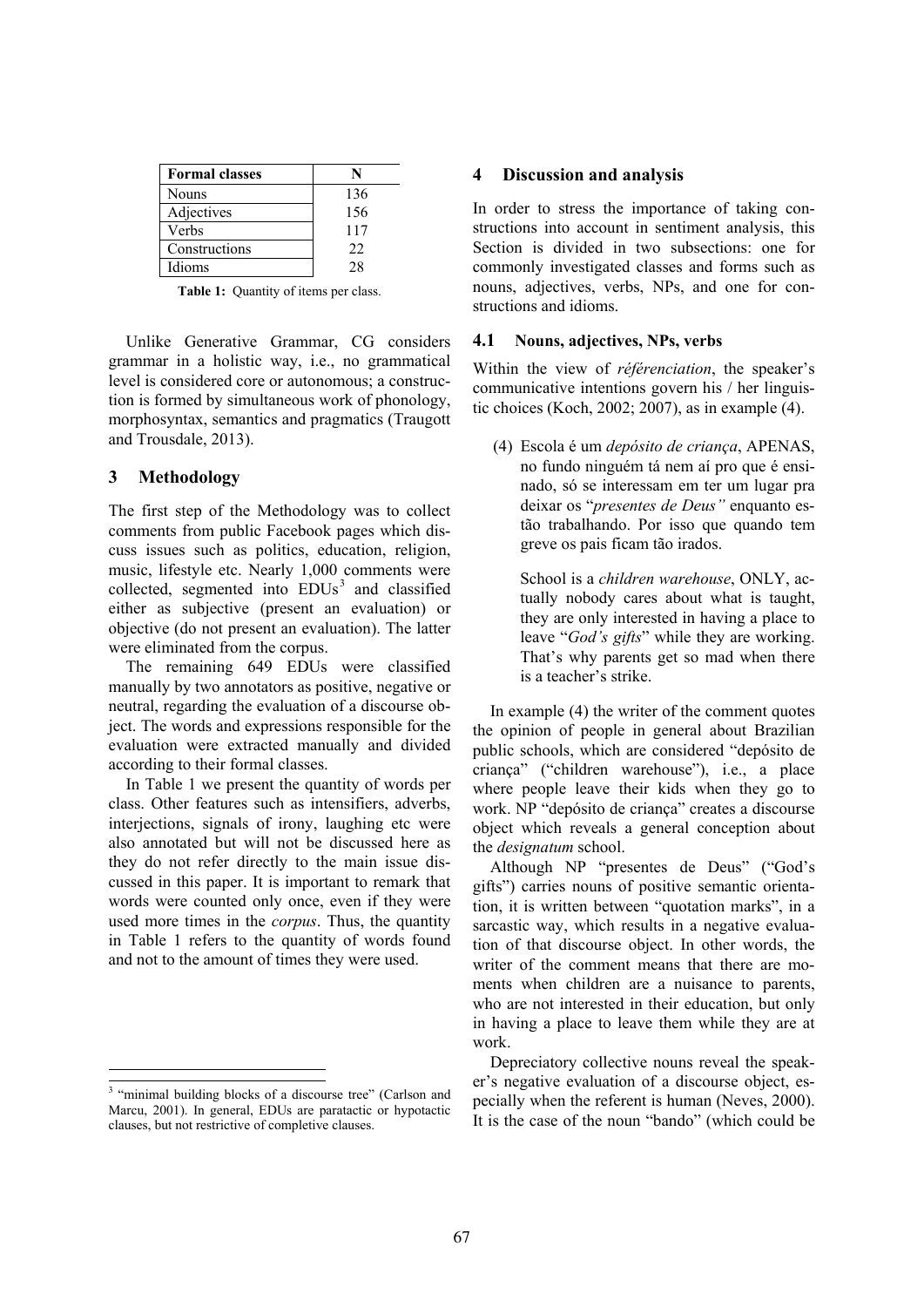roughly translated into English as "gang"). In example (5), scoping adjective "demente" ("demented, in English), it evaluates negatively a group of people. In example (6), it is used to convey negative evaluation of a group of "machos" ("chauvinists", in English), which are also strongly qualified in a negative manner as "asquerosos" ("loathful).

(5) É só o reflexo de como viramos um *bando de dementes*.

It is only the reflex of how we became a *gang of demented*.

(6) *Bando de macho* asqueroso!

*Gang of* loathful *chauvinists*!

However, negative characteristics may be assumed by a group and transformed into positive evaluation. That's what happens with the expression "gang of crazy people", in example  $(7)$ , used by the supporters of Brazilian football team Sport Club Corinthians as a motivation yell.

(7) Aqui tem um *bando de loucos*, loucos por ti, Corinthians.

Here there is a *gang of crazy people*, crazy for you, Corinthians.

The comparison between examples (5) and (7) shows similarities – both NPs have the noun "gang" scoping an adjective from insanity semantic field – and also differences – in example (5) the evaluation is negative, while, in example (7), the evaluation is positive. To explain the differences, we have to cite Pêcheux (1975) again, to whom the meanings of words change according to the positions supported by the speakers who use them.

Nouns may lose their referential function in order to express quality (Neves, 2000) and, in such use, they can convey negative or positive evaluation. In example (8), noun "massa" ("mass") is not used to refer to "matter with no definite shape", but to qualify noun "página" ("page") as "cool".

 $\overline{a}$ 

(8) Aparece uma página que parece ser *massa*.

A page that seems to be *cool* shows up.

The same happens to noun "show" in example (9). Instead of naming a spectacle, it classifies the "debate" as "amazing, spectacular".

(9) O debate foi *show*.

The debate was *amazing*.

In example (10) noun "shit" qualifies noun "time" ("team") in an extremely pejorative way. In examples (11) and (12), besides the the change of position in the NP, the negative evaluation assigned to noun "filme" ("film") remains the same<sup>5</sup>. The possibility of such positional change is a particular characteristic of the grammar of Brazilian Portuguese. As it can be noticed, the translation into English is not even possible.

(10) Que time *merda*.

\*What a *shit* team.

(11) *Merda* de filme.

\**Shit of* film. (The appropriate translation would be "shitty film".)

(12) Filme *de merda*.

\*Film of *shit.* (The appropriate translation would be "shitty film".)

Adjectives have been widely investigated in sentiment analysis due to their nature. According to Taboada (2016), "adjectives convey much of the subjective content in a text". However, not all adjectives can be used to evaluate. Classifier adjectives only subcategorize the nouns that they modify (Neves, 2000). As a result, they are not suitable for subjective evaluation, as in example (13), in which adjective "sexual" only specifies the type of

.

 <sup>4</sup> <sup>4</sup> In Brazilian Portuguese, the NP "bando de loucos" ("gang of crazy people") does not have the noun "people", as the adjective "crazy" can be used as a noun. Roughly, the literal translation would be "gang of crazies".

 <sup>5</sup>  $<sup>5</sup>$  In examples (10), (11) and (12), the correct translation would</sup> be "shitty". As in Brazilian Portuguese the noun "merda" ("shit") functions as an adjective, the same construction in English is ungrammatical.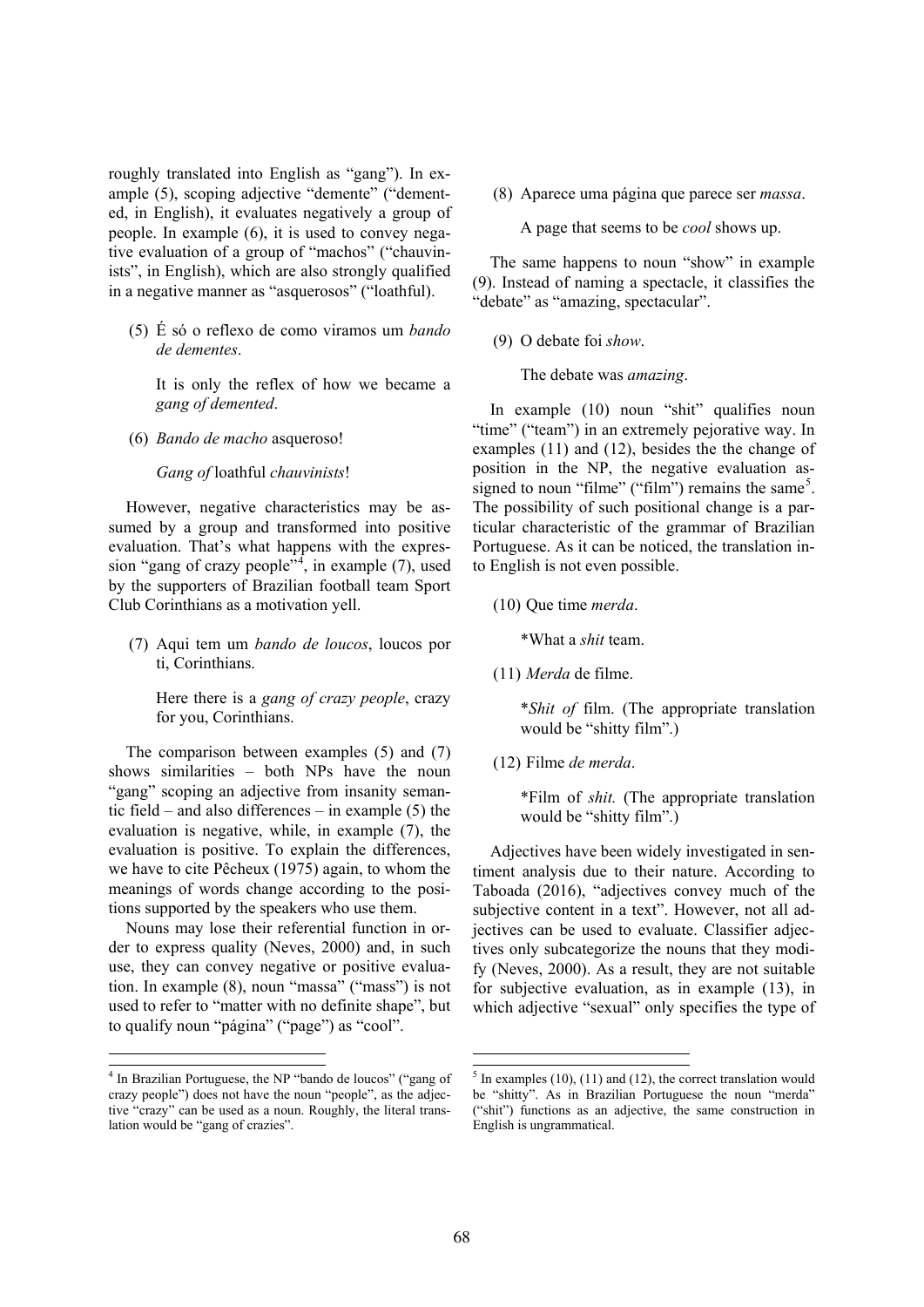"option" ("opção") mentioned by the writer of the comment.

(13) O que que a gente tem a ver com a opção *sexual* do outro?

What do we have to do with other people's sexual options?

On the other hand, qualifier adjectives, in a predication process, attribute properties to the nouns they modify. In example (14), the adjective assigns the quality "feliz" ("happy") to anyone who fulfills the conditions presented in the subject clause.

(14) *Feliz* é aquele que encontra a felicidade nos pequenos gestos.

*Happy* is the one who finds happiness in the small gestures.

Regarding syntactic use, adjectives can be predicative, as in example (15), in which "feio" ("ugly") is the nucleus of the VP, or adnominals, as in example (16), in which "louca" ("crazy"), "desequilibrada" ("unbalanced") and "insuportável" ("unbearable") modify noun "gente" ("people") within the NP.

- (15) … se vier me perguntar se tu é feio…
	- … if you ask us if you are ugly…
- $(16)$   $\ldots$  gente muito louca, desequilibrada e insuportável…

… very crazy, unbalanced and unbearable people…

The semantic orientation of the NP is usually given by the adjective. In example (17), adjective "maravilhoso" ("wonderful") is responsible for the positive semantic orientation of the NP, whilst in example (18) adjective "fake" is responsible for the negative semantic orientation of the NP.

(17) Bar maravilhoso

Wonderful pub

(18) Sorriso falso

Fake smile

Verbs occupy the central role of a predication (Ilari and Basso, 2008). Thus, the correct identification of the semantic orientation of a clause depends to a great extent on the verb.

Some verbs convey negative ("odeio" – "hate") or positive ("adooooro" – "loooove"; "prefiro" – "prefer") evaluation by their basic meaning, as in examples (19) and (20).

(19) Pão com ovo. *Adooooro*.

Bread with fried egg. I *loooove* it.

(20) Eu não uso isso. Eu *odeio*. *Prefiro* meus tênis.

I don't wear this. I *hate* it. I *prefer* my tennis shoes.

On the other hand, evaluation conveyed by other verbs can only be identified by the analysis of their arguments. In example (21) and (22) verb "merecer" ("to deserve") can point to a negative or to a positive evaluation, depending on the semantic orientation of its second argument (A2). In (21) semantic orientation is positive ("compliments"), while in  $(22)$  it is negative ("jail").

(21) Acompanho e continuarei acompanhando seu trabalho, que merece, sim, *elogios* em muitos pontos.

I follow and I will keep on following your work, which deserves, yes, *compliments* in many aspects.

(22) Ela merece *cadeia*.

She deserves *jail*.

However, there are constructions in which objects cannot be considered arguments of the verb. Neves (2002), following Ashby and Bentivoglio (1993), calls them "constructions with support verbs". In such constructions, the object NP forms a predicate with the verb and thus the construction must be analyzed as a whole. In Brazilian Portuguese, the most productive verbs in such constructions are "dar" ("to give") and "fazer" ("to do", "to make"). In example (23), constructions with sup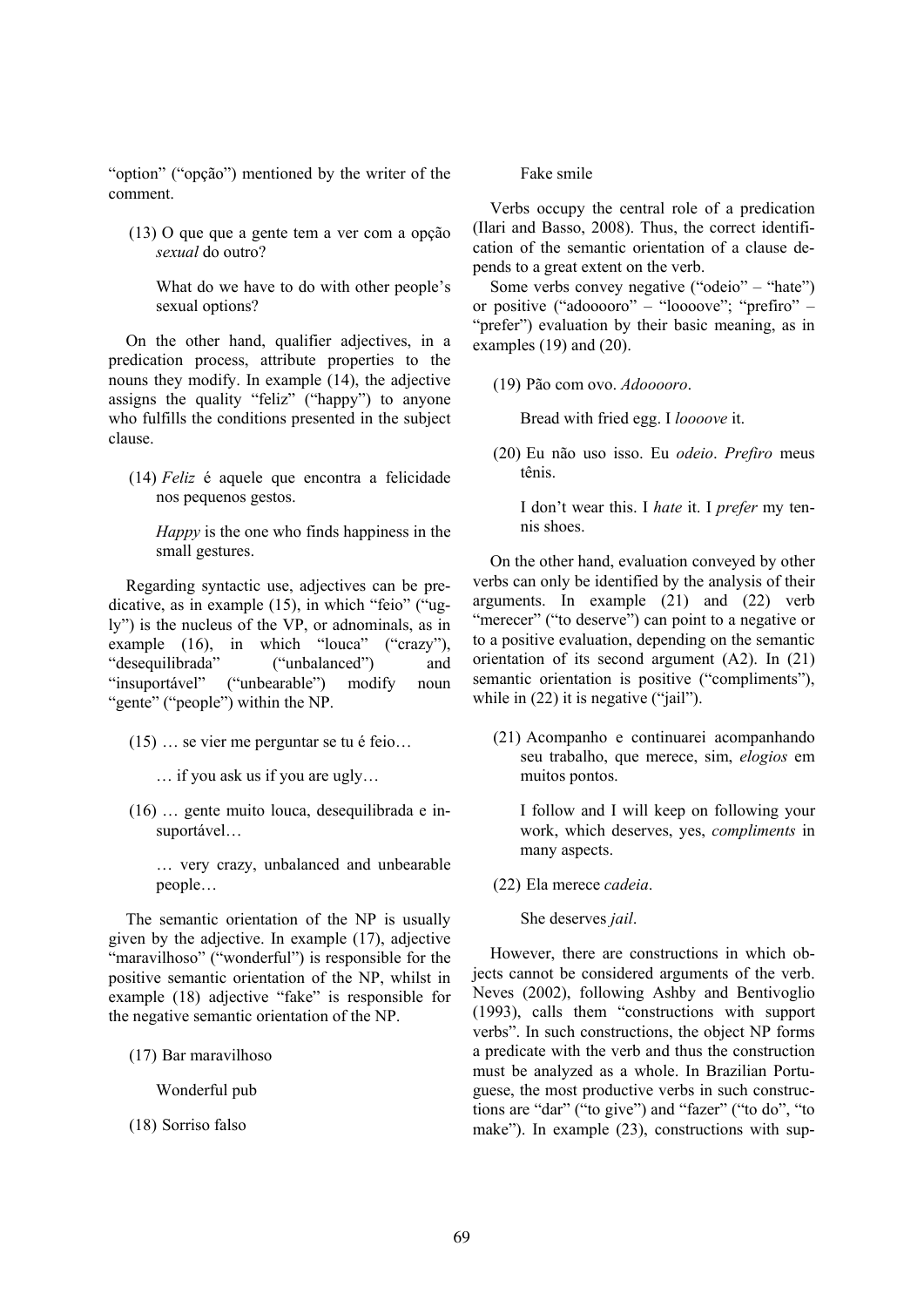port verb "dar" have opposite polarities, and the semantic orientations of the comment must be determined by discourse structure (Taboada, 2016). Conjunction "e" ("and") is usually associated with the idea of additive parataxis. However, it has other uses in Brazilian Portuguese, such as signaling contrast (Camacho, 1999), which is the case in example (23).

- (23) Tinha tudo pra *dar errado* e *deu certo*.
	- It had everything to *go wrong* and it *went right*.

Neves (2002) presents some reasons why speakers use support verbs, such as the obtainment of more communicative adequacy, more semantic precision and more syntactic versatility. In example (24), the construction with support verb provides more syntactic versatility by the determination of reflexive possession.

(24) Os pais nunca se dão conta disso não, eles acham q o professor não *faz mais do que a obrigação deles*... e se quiser ganhar mais trabalhe mais

Parents do not realize this, they think that teachers don't *do more than their obligation*… and if teachers want to earn more, they have to work more.

# **4.2 Constructions and idioms**

The construction presented in example (25) is used to convey positive evaluation. The noun "tatuadores" ("tattoo artists") can be replaced by a variety of nouns which nominate, among other possibilities: *i)* professions such as "teachers", "policemen", "doctors" etc; *ii)* human referents such as "mothers", "students", "children" etc; *iii)* animate referents, such as "dogs", "cats", "dolphins" etc; *iv)* inanimate referents, such as "cars", "softwares", "cell phones" etc; *v)* places such as "schools", "churches", "malls" etc.

(25) *Por mais* tatuadores *como esse*…

*For more* tattoo artists *like this*…

In example (26), the construction conveys negative evaluation. In the first six clauses, the writer of the comment criticizes characteristics and actions of a politician. In the seventh clause, he / she presents the action which he / she considers to be the worst of all. In terms of argumentation, this construction saves the strongest argument for last and can be represented as *Não basta PREDICATION, tem que PREDICATION*.

(26) Não basta ser golpista, não basta ser corrupto, não basta comprar a grande maioria dos parlamentares, não basta criar 14 mil cargos desnecessários, não basta conceder aumento desproporcional ao STF, não basta extinguir os ministérios da cultura e da previdência social: ele tem que aniquilar os direitos sociais e trabalhistas!

It's not enough to be a state stroker, it's not enough to be corrupt, it's not enough to buy the majority of the parliamentarians, it's not enough to create 14 thousand unnecessary public job roles, it's not enough to grant a disproportionate pay rise to STF, it's not enough to wipe out the ministries of culture and social care: he has to annihilate the social and labor rights!

In idioms, words do not have independent meanings and the idiosyncrasy (meaning cannot be predicted from form) must be stored in the speakers' long-term memory (Jackendoff, 2013). In example (27), idiom "chutar cachorro morto" (literal translation: "to kick a dead dog") in Brazilian Portuguese means being aggressive or even doing harm to somebody who is not able to defend him / herself and is insignificant to society. The idiom is used by the writer of the comment to convey a view of society towards teachers which is growing common: teachers are not important.

(27) Mexer com professor é como *chutar cachorro morto*, ninguém liga mais.

Messing with teachers is like *kicking a dead dog*, nobody cares.

In example (28), idiom "beijinho no ombro", literally translated as "little kiss over the shoulder" has become one of the most widely used idioms in Brazil after it was used as the chorus and the title of a song by a popular Brazilian funk singer. A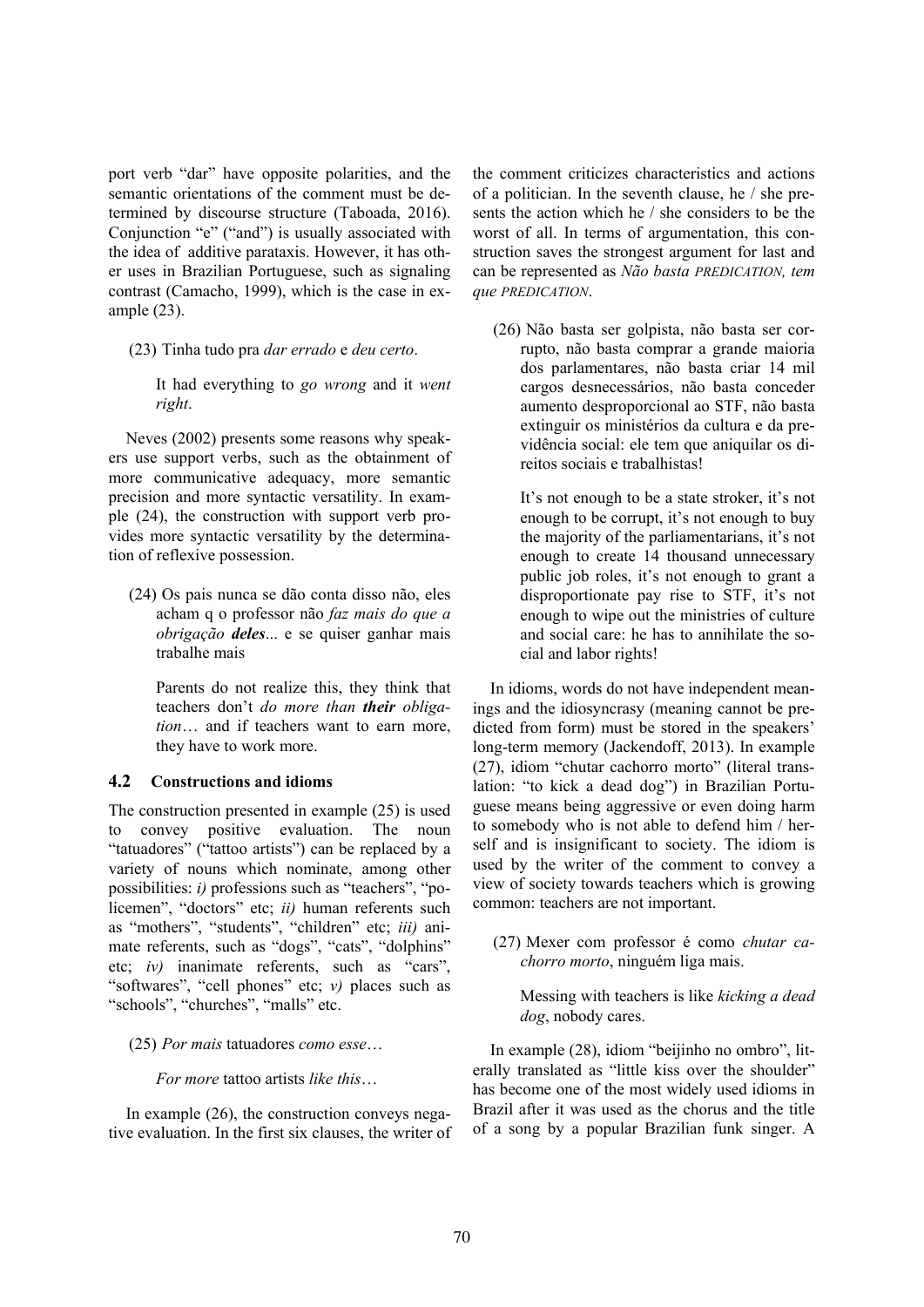quick search on Google, for instance, leads to more than two million results. As it happens with idiom "chutar cachorro morto", its meaning cannot be predicted from the form, as it expresses a gesture of superiority over envious people, negative people who only criticize, haters etc. In the context of the example, the writer of the comment uses the idiom "beijinho no ombro" in order to show that he / she does not care about peoples' critics towards the Facebook page she follows. She sends to those people a "beijinho no ombro" to show that she is superior to their negative and critical behaviour.

(28) Não curto página de escola, a única com a qual me identifiquei foi essa por justamente mostrar meus medos, anseios enquanto professora. Se não estão satisfeitas, só lamento. *Beijinho no ombro*.

I don't follow pages of schools, the only one I identified myself with was this one exactly because it shows my fears, my yearnings as a teacher. If they are not happy with it, I'm sorry. *Little kiss over the shoulder*.

# **5 Conclusion and future work**

This paper aimed at discussing some challenges found for the creation of a sentiment analysis dictionary for Facebook comments in Brazilian Portuguese.

The analysis of the *corpus* showed that the same words spoken by different people may have polar opposite semantic orientations. We also noticed that the writers of the comments use nouns and noun phrases not only to name some entity, but also to build discourse objects in a way that the label they give to the discourse objects reveals an evaluation. We propound reflections about such problems within the Discourse Analysis framework, mainly Pêcheux (1975) and Mondada and Dubois (1995).

Besides taking into account reflections from Discourse Analysis, another suggestion of the paper is to use assumptions from Construction Grammar to analyze constructions and idioms rather than only nouns, adjectives, NPs, verbs etc. The investigation of constructions and idioms can provide a better understanding of sentiment in text.

In future works, we intend to expand the dictionary and create a test *corpus* in order to try to create algorithms for automatic evaluation of sentiment of Facebook comments in Brazilian Portuguese.

## **References**

- W. J. Ashby and P. Bentivoglio. 1993. Information flow in spoken French and Spanish: a comparative study.
- Stefano Baccianella, Andrea Esuli, and Fabrizio Sebastiani. 2010. SentiWordNet 3.0: An Enhanced Lexical Resource for Sentiment Analysis and Opinion Mining. *Proceedings of the Seventh International Conference on Language Resources and Evaluation (LREC'10)*, 0(January):2200–2204.
- Roberto Gomes Camacho. 1999. Estruturas coordenadas. In Maria Helena Moura Neves, editor, *Gramática do português falado - volume 7*, pages 351–405. Humanitas/FFLCH/USP, S. Paulo.
- Lynn Carlson and Daniel Marcu. 2001. Discourse Tagging Reference Manual. Technical report, University of Southern California, Los Angeles.
- Facebook. *Company Info*. Available at <www.facebook.com>. Accessed in <07/04/2017>.
- Adele E. Goldberg. 2013. Constructionist Approaches. In Elizabeth Closs Traugott and Graeme Trousdale, editors, *The Oxford Handbook of Construction Grammar*, pages 15–31. Oxford University Press, Oxford.
- Michael Alexander Kirkwood Halliday. 1985. *An introduction to functional Grammar*. Edward Arnold, Baltimore.
- Thomas Hoffmann and Graeme Trousdale. 2013. *The Oxford Handbook of Construction Grammar*. Oxford University Press, Oxford.
- Rodolfo Ilari and Renato M. Basso. 2008. O verbo. In Rodolfo Ilari and Maria Helena Moura Neves, editors, *Gramática do português culto falado no brasil - volume 2*, pages 163–365. Ed. da Unicamp, Campinas.
- Mikel Iruskieta, Arantza Diaz de Ilarraza, and Mikel Lersundi. 2013. Establishing criteria for RST-based discourse segmentation and annotation for texts in Basque. *Corpus Linguistics and Linguistic Theory*:1– 32.
- Ray Jackendoff. 2013. Constructions in the parallel architecture. In Thomas Hoffmann and Graeme Trousdale, editors, *The Oxford Handbook of Construction Grammar*, pages 70–92. Oxford University Press, Oxford.
- Ingedore G. V. Koch. 2002. *Desvendando os segredos do texto*. Cortez Editora, S. Paulo.
- Ingedore G. V. Koch. 2007. *O texto e a construção dos sentidos*. Contexto, S. Paulo.